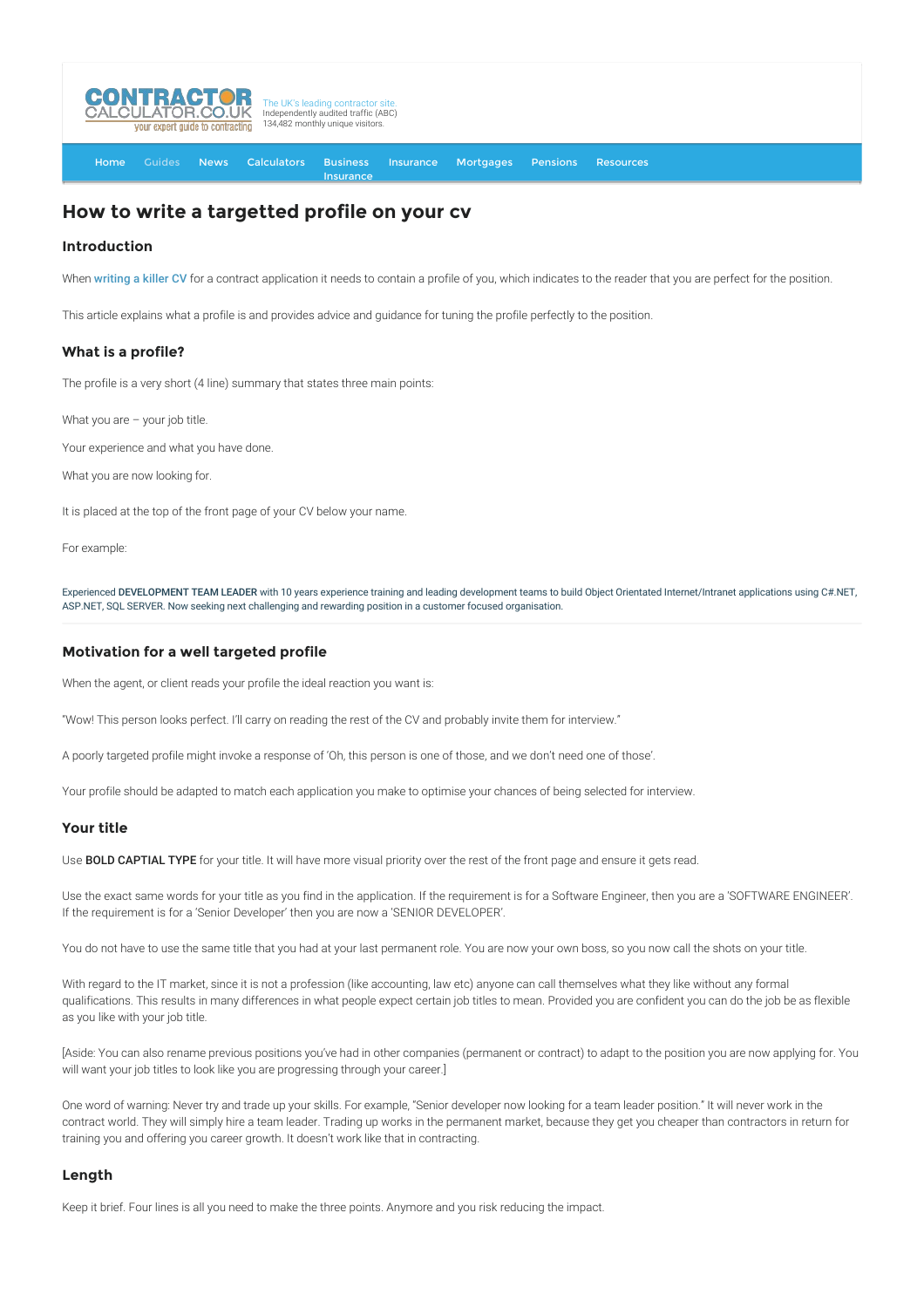## **Detail**

Avoid too much detail which overlaps with the purpose of the other CV sections. The number of years and a list of your primary skills is sufficient.

Remember, the purposes of the sections are:

Profile: What are you, primary skills, what you are looking for.

**Expertise:** List of your skills, that closely match the client requirements

Achievements: Backs up the expertise list, shows you are create value.

Career history: Shows than you have 'been there, and done it before'.

Each section should flow naturally into the next. This is discussed more in the article about [how to structure a CV](http://www.contractorcalculator.co.uk/structure_cv_high_impact.aspx).

# **Avoid irrelevant information**

You may have some aspects of your career which you are quite rightly very proud of but unfortunately have nothing to do with the client requirements.

For example: If you are a SENIOR GAMES PROGRAMMER, and applying for a position in a bank, it would be sensible to change this to 'SENIOR DEVELOPER'.

Another example: If you have worked for software houses, but are applying to work in an organisation then it might be sensible to leave out 'X years experience working in software houses' if you feel the organisation might have something against the software house type mentality. However, if the client was a software house then of course you would leave it in.

The same applies to mentioning skills that have become redundant. You might have been the best coal minor in the country, but if no one wants coal minors anymore don't mention it.

Avoid mentioning anything that is irrelevant. Only present the sweets from your box of chocolates that the clients are looking for.

#### **Education**

If you are fresh out of university then you might want to include this in the profile. For example 'SOFTWARE DEVELOPER with degree in Mathematics.

If you have 1+ years experience then education is never mentioned until the education section on a CV, unless the job specifically demands it. In that case it would be included in the expertise section.

Education gets you your first job. Experience gets you the second.

## **Benefits for them – not you**

In your 'now seeking…' sentence you simply need to state exactly what they want to hear, rather than what you want.

For example, there is little point in saying 'Looking to transfer my expertise to the banking sector'. This would be something you want, not what you can offer. The client is unlikely to have a requirement to pay contract rates to cross train someone for their position.

Contractors are hired because they have the skills the client wants and can hit the ground running. Contractors are never hired to be trained by the client, and neither does the client want the impression that the candidate wants to work for them to learn new skills and get them on their CV.

[Aside: In all aspects of job seeking never give the impression that you are looking to get anything out of it except satisfaction and money. You are not being paid to learn, but being paid for what you know.]

It is all about the client, and what you can do for them, not what they can do for you.

#### **Years experience**

Always include this to substantiate your level of experience.

This is how many years you have been working, not how many years with a particular skill. Number of years experience with particular skills can be listed in the expertise section if you wish.

#### **Summary**

Keep your profile short and relevant.

Good luck in your job search.

Published: Wednesday, March 28, 2007